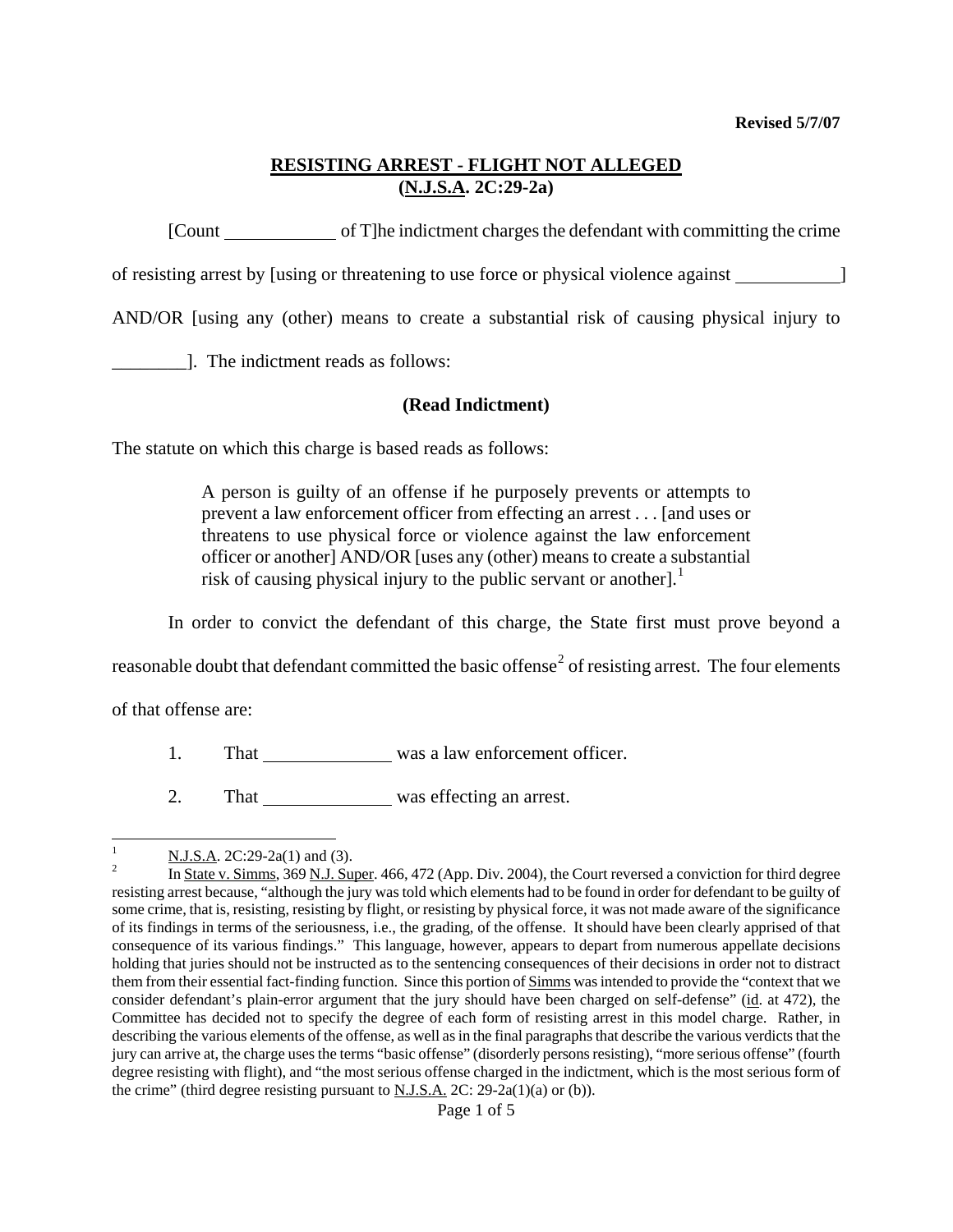#### **RESISTING ARREST - FLIGHT NOT ALLEGED (N.J.S.A. 2C:29-2a)**

- 3. That defendant knew or had reason to know that was a law enforcement officer effecting an arrest.
- 4. That defendant purposely prevented or attempted to prevent from effecting the arrest.

The first element that the State must prove beyond a reasonable doubt is that\_\_\_\_wasalaw enforcement officer. A law enforcement officer is a person whose public duties include the power to act as an officer for the detection, apprehension, arrest and conviction of offenders against the laws of this State.<sup>[3](#page-0-2)</sup>

The second element that the State must prove beyond a reasonable doubt is that \_\_\_\_\_ was effecting an arrest. It is not a defense to a prosecution under this subsection that the law enforcement officer was acting unlawfully in making the arrest, provided (he/she) was acting under color of (his/her) official authority and provided the law enforcement officer announces (his/her) intention to arrest prior to the resistance.<sup>[4](#page-1-0)</sup>

The third element that the State must prove beyond a reasonable doubt is that the defendant knew or had reason to know that was a law enforcement officer effecting an arrest.<sup>[5](#page-1-1)</sup> A person acts knowingly with respect to the nature of his/her conduct or the attendant circumstances if he/she is aware that his/her conduct is of that nature, or that such circumstances exist, or he/she is aware of a high probability of their existence. A person acts knowingly with

 $\overline{a}$ 

<sup>3</sup> See N.J.S.A. 2C:25-19c.

<span id="page-1-2"></span><span id="page-1-1"></span><span id="page-1-0"></span>Where the issue arises, the jury should also be instructed that the State must prove beyond a reasonable doubt that the law enforcement officer was, in fact, acting under color of law and did announce (his/her) intention to arrest. See State v. Kane, 303 N.J. Super. 167, 181-182 (App. Div. 1997).

State v. Parsons, 270 N.J. Super. 213, 222 (App. Div. 1994).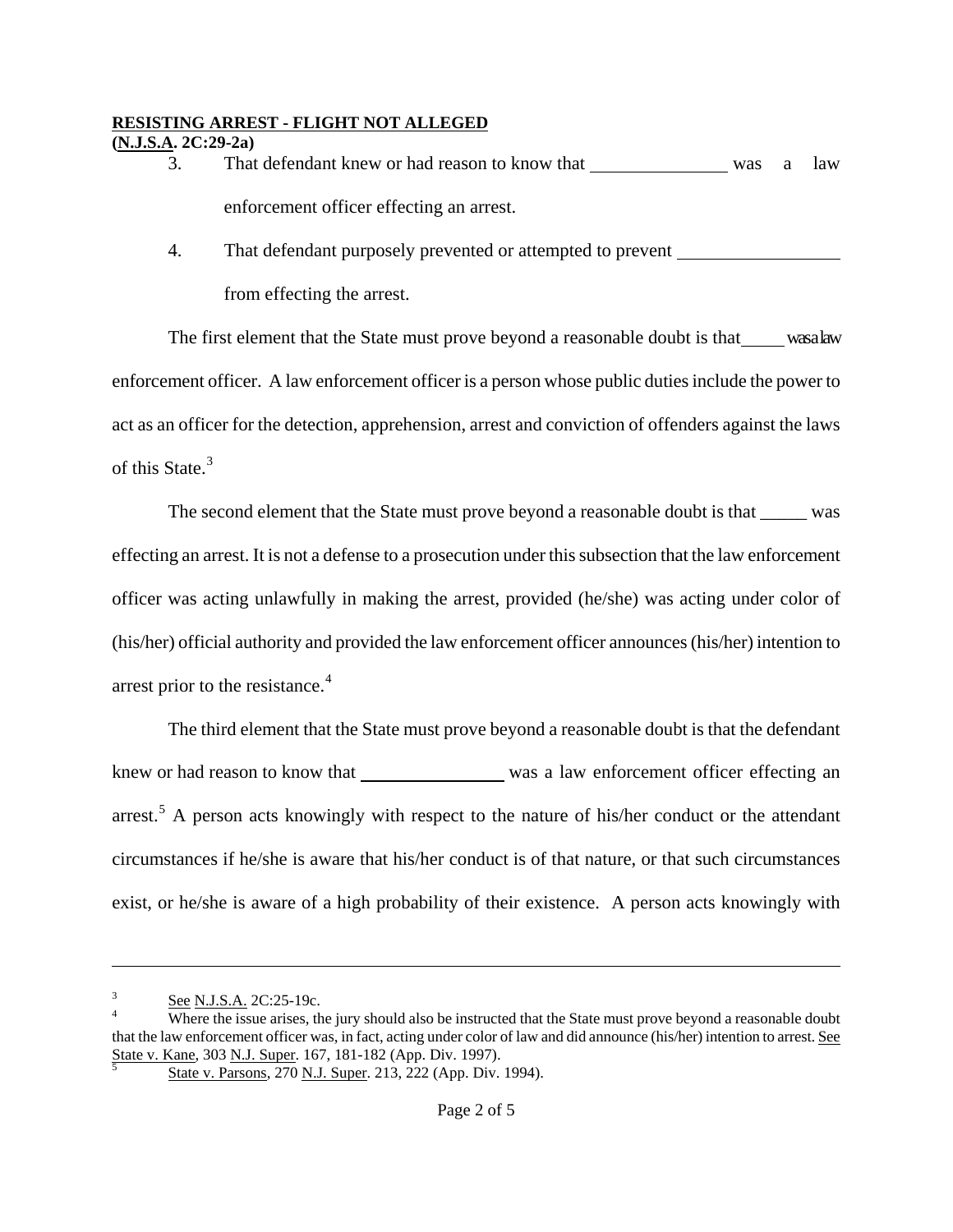## **RESISTING ARREST - FLIGHT NOT ALLEGED**

**(N.J.S.A. 2C:29-2a)** 

respect to a result of his/her conduct if he/she is aware that it is practically certain that his/her conduct will cause such a result. "Knowing," "with knowledge" or equivalent terms have the same meaning. $6$ 

The fourth element that the State must prove beyond a reasonable doubt is that defendant purposely prevented or attempted to prevent \_\_\_\_\_\_\_\_\_\_\_\_\_\_ from effecting the arrest. A person acts purposely with respect to the nature of his/her conduct or a result of his/her conduct if it is his/her conscious object to engage in conduct of that nature or to cause such a result. That is, a person acts purposely if he/she means to act in a certain way or to cause a certain result. A person acts purposely with respect to attendant circumstances if he/she is aware of the existence of such circumstances or he/she believes or hopes that they exist. "With purpose," "designed," "with design," or equivalent terms have the same meaning. $<sup>7</sup>$  $<sup>7</sup>$  $<sup>7</sup>$ </sup>

Purpose and knowledge are conditions of the mind which cannot be seen and can only be determined by inference from conduct, words or acts. A state of mind is rarely susceptible of direct proof, but must ordinarily be inferred from the facts. Therefore, it is not necessary, members of the jury, that the State produce witnesses to testify that an accused said that he/she had a certain state of mind when he/she engaged in a particular act. It is within your power to find that such proof has been furnished beyond a reasonable doubt by inference which may arise from the nature of his/her acts and his/her conduct, and from all he/she said and did at the particular time and place, and from all the surrounding circumstances.

<span id="page-2-1"></span><span id="page-2-0"></span>If you find that the State has failed to prove any one of these elements beyond a reasonable doubt, then you must find the defendant not guilty.

 6 N.J.S.A. 2C:2-2b(2).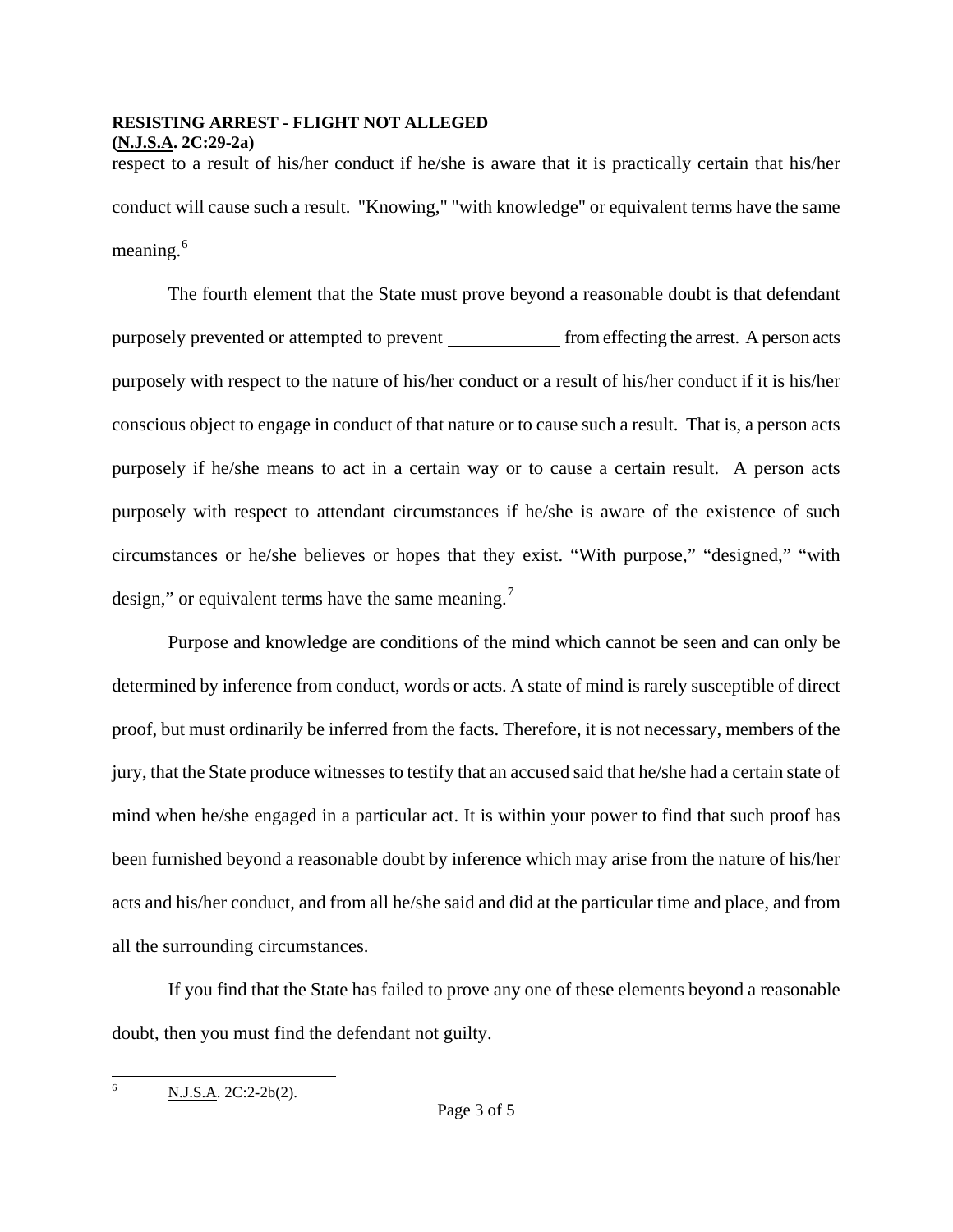#### **RESISTING ARREST - FLIGHT NOT ALLEGED**

#### **(N.J.S.A. 2C:29-2a)**

If you find that the State has proven the basic offense of resisting arrest beyond a reasonable doubt, you must continue your deliberations to consider the offense charged in the indictment, which is the most serious form of the crime of resisting arrest: namely,

## **[CHOOSE APPROPRIATE ALTERNATIVE]**

whether the State has proven beyond a reasonable doubt that, in resisting arrest, the defendant used or threatened to use physical force or violence against a law enforcement officer or another.<sup>[8](#page-2-1)</sup> "Another" against whom physical force or violence is used or threatened does not include defendant himself/herself.<sup>[9](#page-3-0)</sup> Physical force means the exercise of strength or power against the victim. That force need not entail pain or bodily harm and need not leave any mark.<sup>[10](#page-3-1)</sup> Physical violence means dynamic power showing great strength, power, intensity, fury, and destructiveness.<sup>[11](#page-3-2)</sup>

#### **[OR]**

whether the State has proven beyond a reasonable doubt that, in resisting arrest, the defendant used any (other) means to create a substantial risk of causing physical injury to a public servant or another.<sup>[12](#page-3-3)</sup> "Another" against whom any (other) means of creating a substantial risk of causing physical injury is used does not include defendant himself/herself.[13](#page-3-4) Physical Injury means

<sup>-&</sup>lt;br>7  $\frac{N.J.S.A. 2C:2-2b(1)}{N.J.S.A. 2C:29-2a(3)(a)}$ .

<span id="page-3-5"></span><span id="page-3-3"></span><span id="page-3-2"></span>

<span id="page-3-1"></span><span id="page-3-0"></span><sup>&</sup>lt;sup>9</sup><br>
State v. Bunch, 180 <u>N.J</u>. 534, 546 (2004).<br>
<sup>10</sup><br>
<u>Id</u>. at 510.<br>
<u>N.J.S.A</u>. 2C:29-2a(3)(b). Although the broad definition of "public servant" in <u>N.J.S.A</u>. 2C:27-1g is applicable to Chapter 29 offenses, there is no need to define that term any differently than "law enforcement officer" in the context of resisting arrest. "[N.J.S.A. 2C:29-2] was altered before enactment…to limit the broad category of 'public servant' to 'law enforcement officer'…" Cannel, Criminal Code Annotated, Comment 1, N.J.S.A. 2C:29-2 (2006 Ed.). 13 State v. Bunch, 180 N.J. 534, 546 (2004).

<span id="page-3-4"></span>